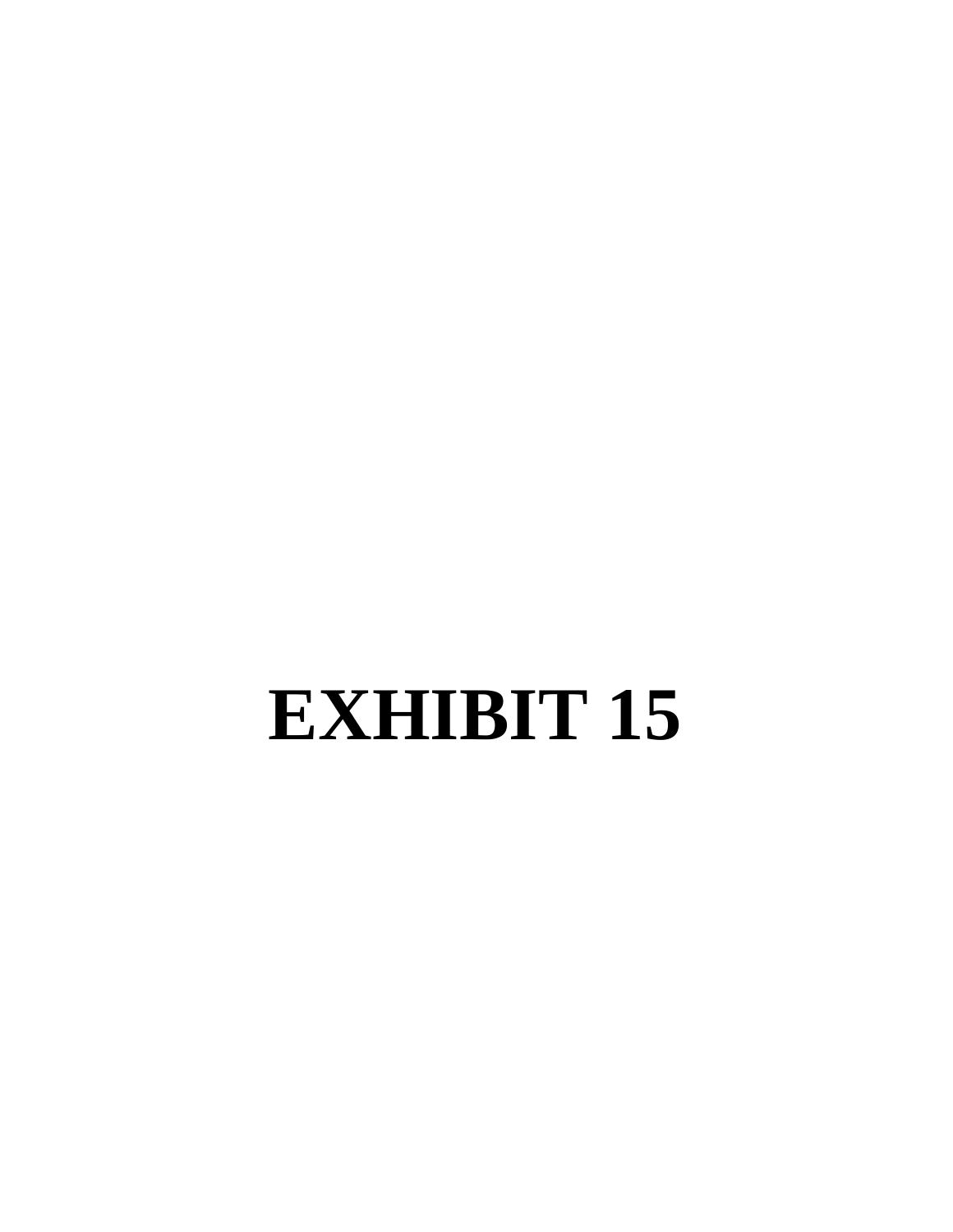### Document Produced Natively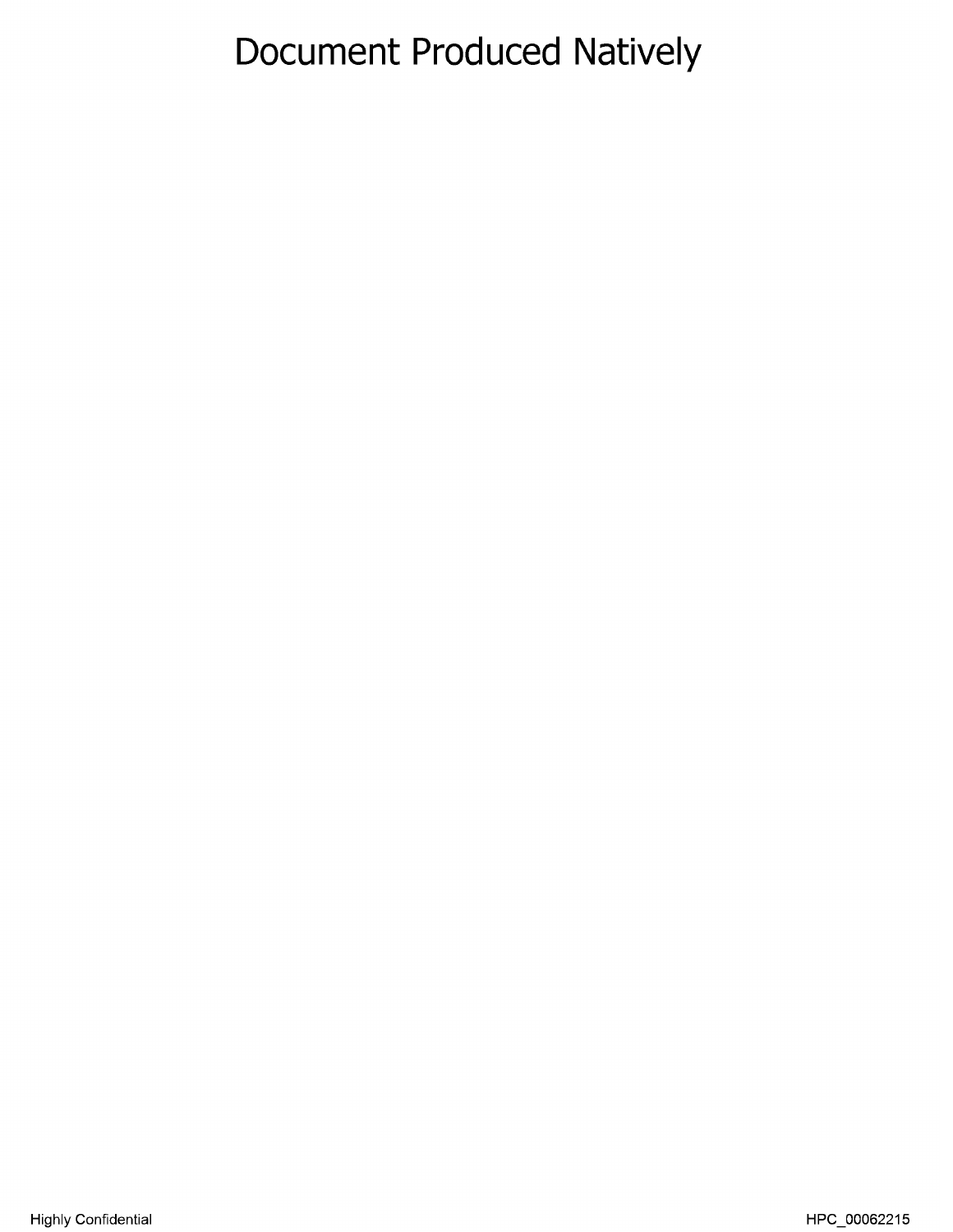## **Blackbird Strategic Rationale**



February 26th, 2009





© 2006 Hewlett-Packard Development Company, L.P. The information contained herein is subject to change without notice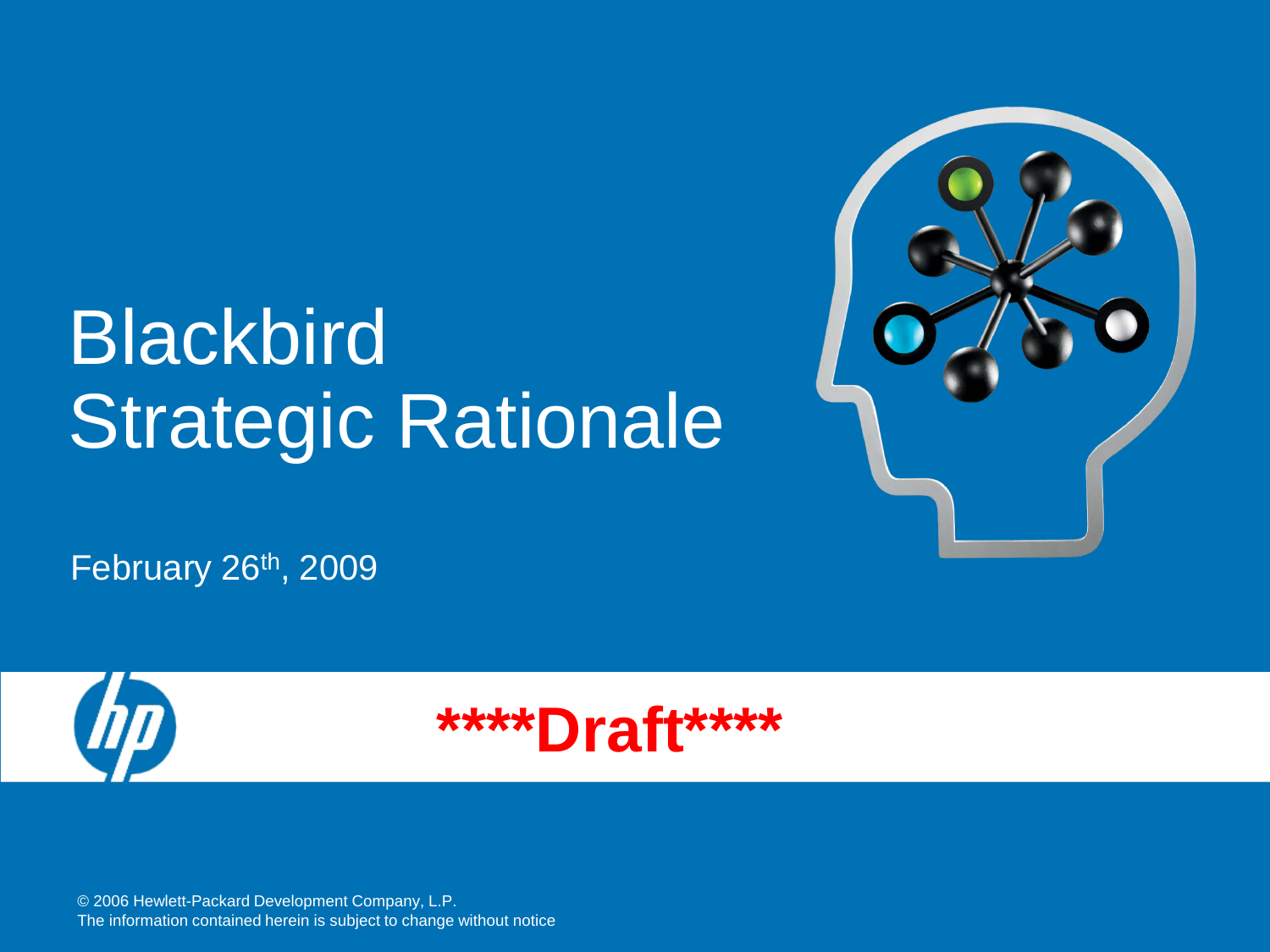### Itanium Based Plans

### • Scenario A: Current POR

- − BCS plan to support Tukwila, Poulson and Kittson
- − Excludes any revenue or investments for x86
- − TS support plan for above
- − R&D plan estimated through FY14
- − Includes \$88M payment to Intel for FY09-FY12

### • Scenario B: Adjusted Plan

- − Removes any future development after Tukwila; includes no assumptions for Poulson and Kittson
- − TS support plans trend with hardware reductions
- − Assumes no payments to Intel effective FY09

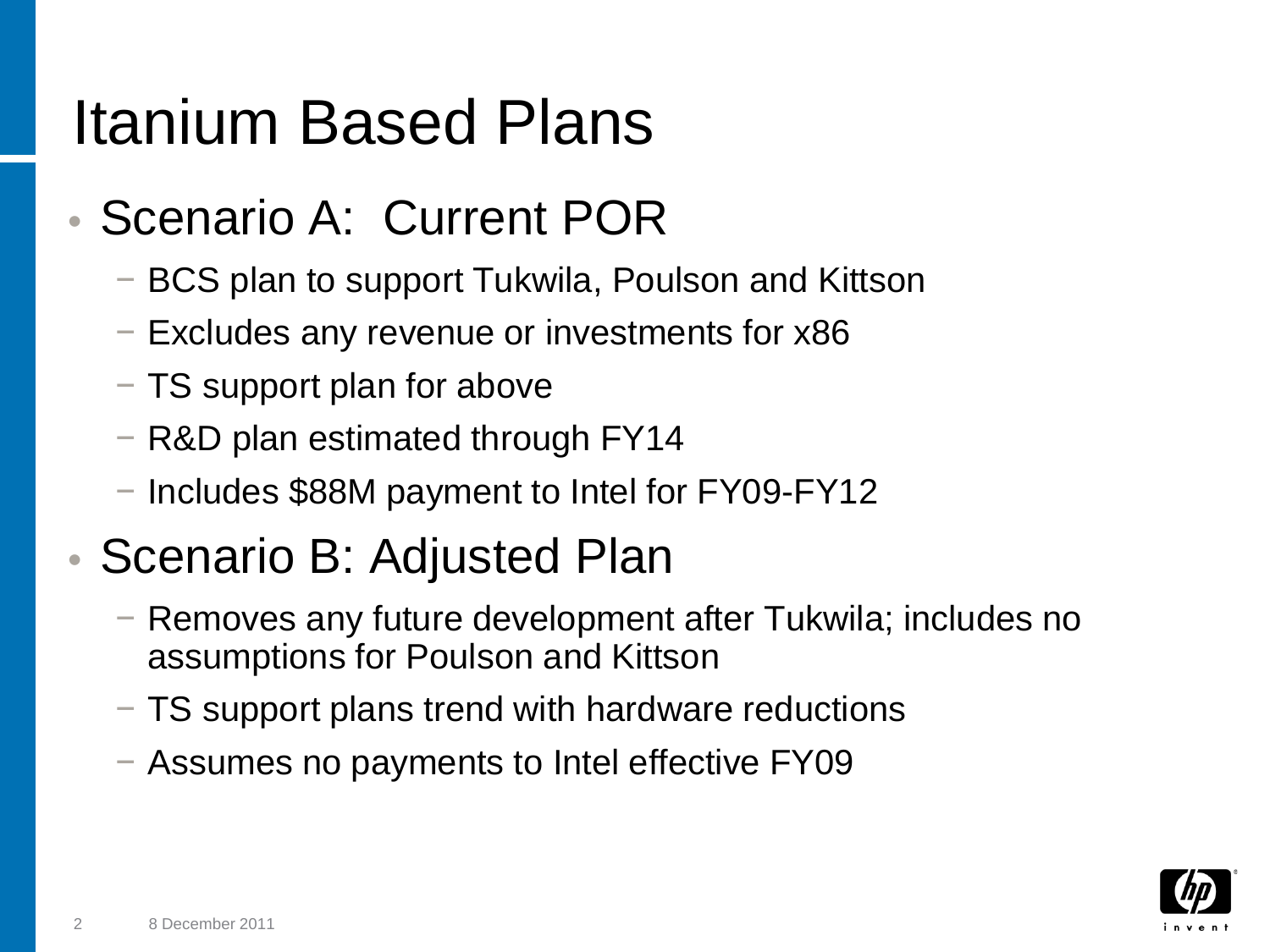### FY09 – FY14 Combined BCS & TS

| (SB)                 | <b>Scenario A:</b><br><b>Current POR</b> | <b>Scenario B:</b><br><b>No further IPF</b><br>development | <b>Delta</b>     |
|----------------------|------------------------------------------|------------------------------------------------------------|------------------|
| <b>Total Revenue</b> | \$30.8                                   | \$22.8                                                     | (\$8.0)          |
| <b>Gross Margin</b>  | \$14.2                                   | \$9.7                                                      | (\$4.5)          |
| <b>IPF R&amp;D</b>   | \$1.4                                    | $.5\,$                                                     | (\$.9)           |
| <b>Net Profit</b>    | \$12.8<br>41.6%                          | \$9.2<br>40.3%                                             | (\$3.6)<br>45.3% |

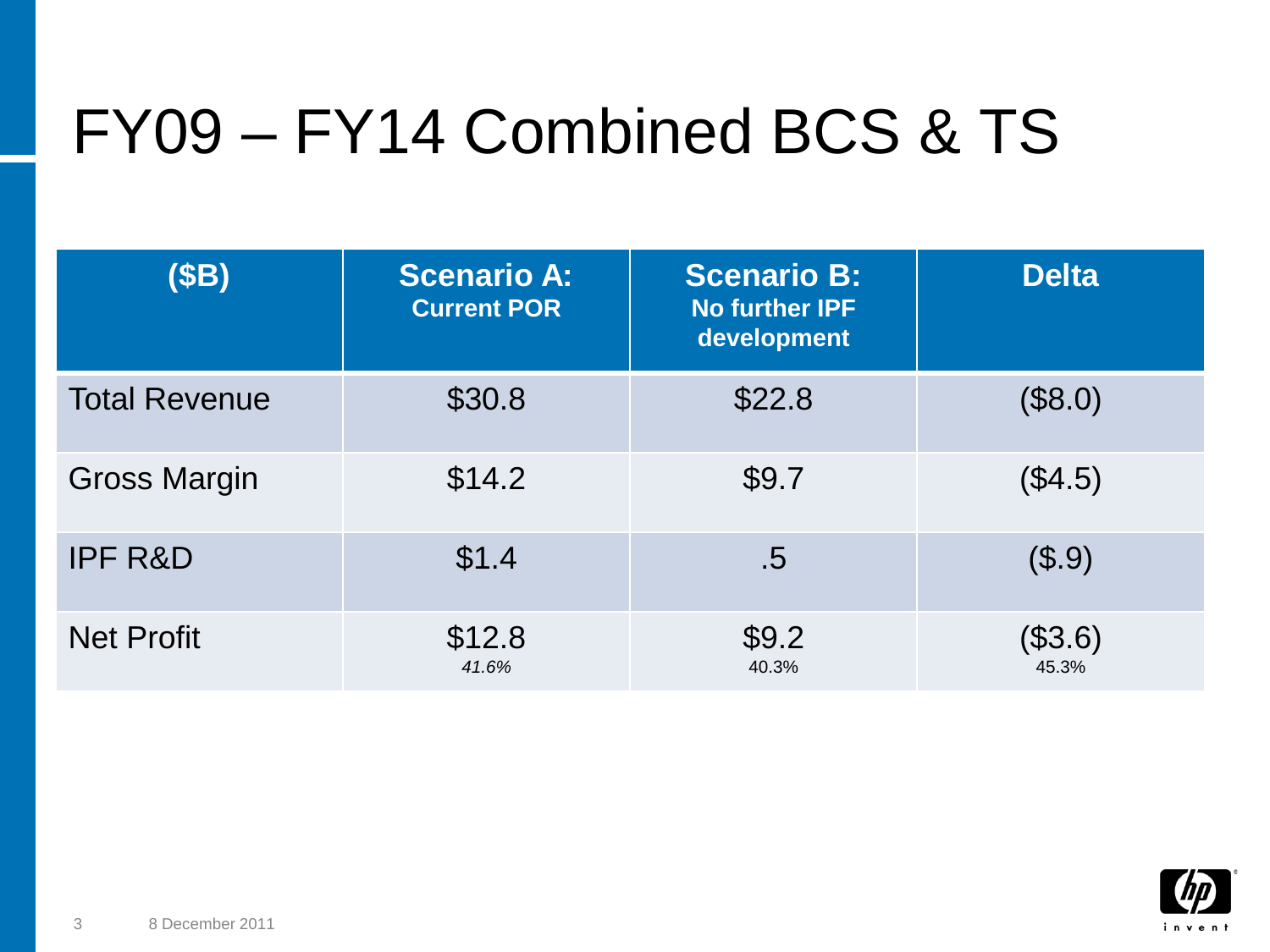### **Revenue – Cumulative 6Yr (\$8.0B) Profit – Cumulative 6Yr (\$3.6B)**



|              | Revenue Delta |         |             |             |           |             |  |
|--------------|---------------|---------|-------------|-------------|-----------|-------------|--|
|              | FY09          | FY10    | <b>FY11</b> | <b>FY12</b> | FY13      | <b>FY14</b> |  |
| <b>BCSeN</b> | \$0           | (\$437) | (\$1,502)   | (\$1,827)   | (\$1,301) | (\$920)     |  |
| <b>NED</b>   | \$0           | (\$151) | (\$143)     | (\$67)      | (\$100)   | (\$84)      |  |
| <b>TS</b>    | \$0           | (\$60)  | (\$149)     | (\$272)     | (\$452)   | $(\$501)$   |  |
| Total        | \$0           | (\$648) | (\$1,794)   | (\$2,166)   | (\$1,854) | (\$1,504)   |  |



 $\rightarrow$  BCSeN-POR  $\rightarrow$  NED-POR  $\rightarrow$  TS-POR  $\rightarrow$  BCSeN-Adj  $\rightarrow$  NED-Adj  $\rightarrow$  TS-Adj

|              | Profit Delta - Gross Margin Less Business Owned R&D |             |             |             |             |             |  |  |
|--------------|-----------------------------------------------------|-------------|-------------|-------------|-------------|-------------|--|--|
|              | <b>FY09</b>                                         | <b>FY10</b> | <b>FY11</b> | <b>FY12</b> | <b>FY13</b> | <b>FY14</b> |  |  |
| <b>BCSeN</b> | \$88                                                | \$174)      | (\$692)     | ( \$810)    | (\$700)     | (\$522)     |  |  |
| <b>NED</b>   | \$0                                                 | (\$86)      | (\$79)      | (\$36)      | (\$51)      | (\$41)      |  |  |
| TS           | $(\$0)$                                             | (\$21)      | (\$52)      | (\$98)      | (\$159)     | (\$175)     |  |  |
| Total        | \$88                                                | (\$281)     | (\$823)     | $($ \$944)  | $($ \$910)  | (\$739)     |  |  |

Profit net of \$912M R&D savings



4 8 December 2011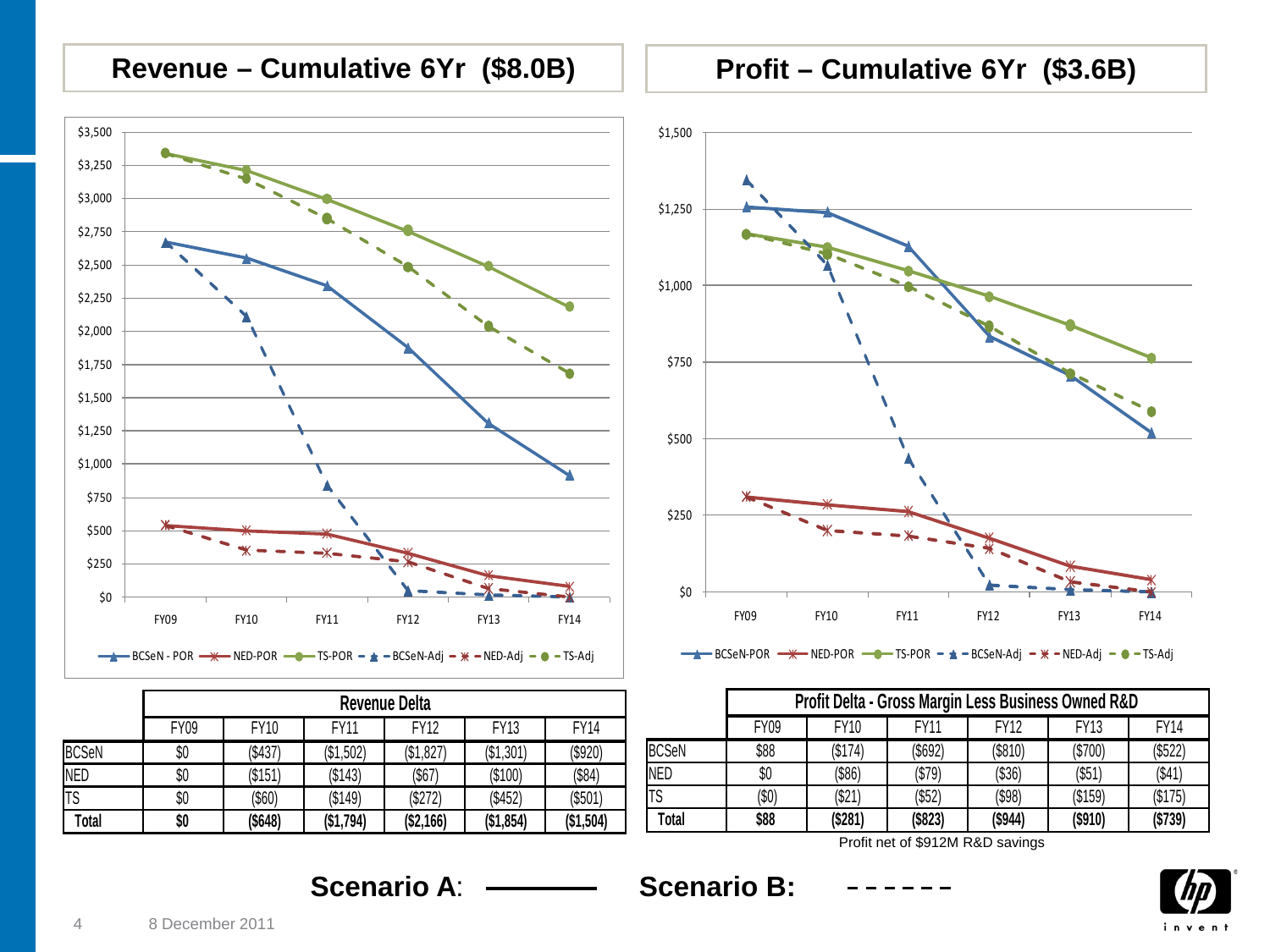## Strategic Rationale Summary (1 of …)

- HP is committed to the Unix market which has a long future with significant product and services pull through. Solaris is the leading Unix in the US, HP-UX is the leading Unix everywhere else; the combination provides choice with little overlap in the market.
- We like the Solaris franchise and believe the combination of Solaris and our strength in Enterprise computing and x86 will provide important choice points for the market.
- Sun's storage based on Solaris/ZFS is consistent with our Industry Standard Storage roadmap and accelerates our plans to ride the x86 technology curve and provide full-featured Entry to Enterprise –level storage based on industry standard gear

Cost synergies ...

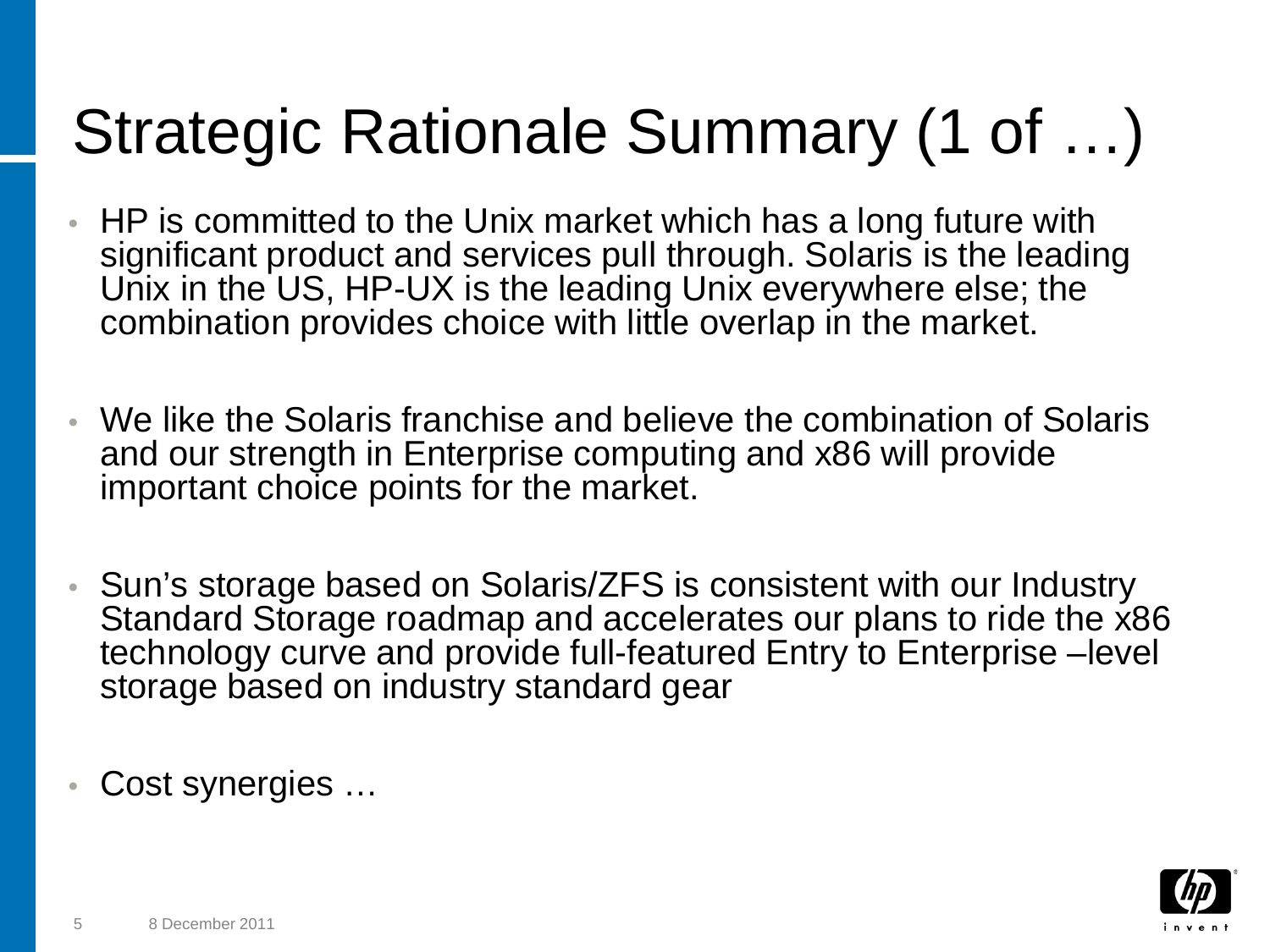## Strategic Rationale – Current Situation

- HP-UX is on a death march due to inevitable Itanium trajectory
- Companion TS attach business declines precipitously but with a longer tail than the product business
	- − No replacement for 45% revenue and 60% of GM for the TS business
	- − TS Value is tied to HP-UX and we do not have a go-forward
- x86 is on a credible trajectory to fulfill all aspects of RISC within 5 years
- Going forward, HP will not own the software IP stack upon which to build value – the hardware stack gets commoditized
	- − Cisco owns IOS stack
	- − Microsoft owns AZURE stack
	- − NetApps owns OnTap stack
	- − VMWare building out its own software stack
- We are behind in IP control points in storage even after acquisitions

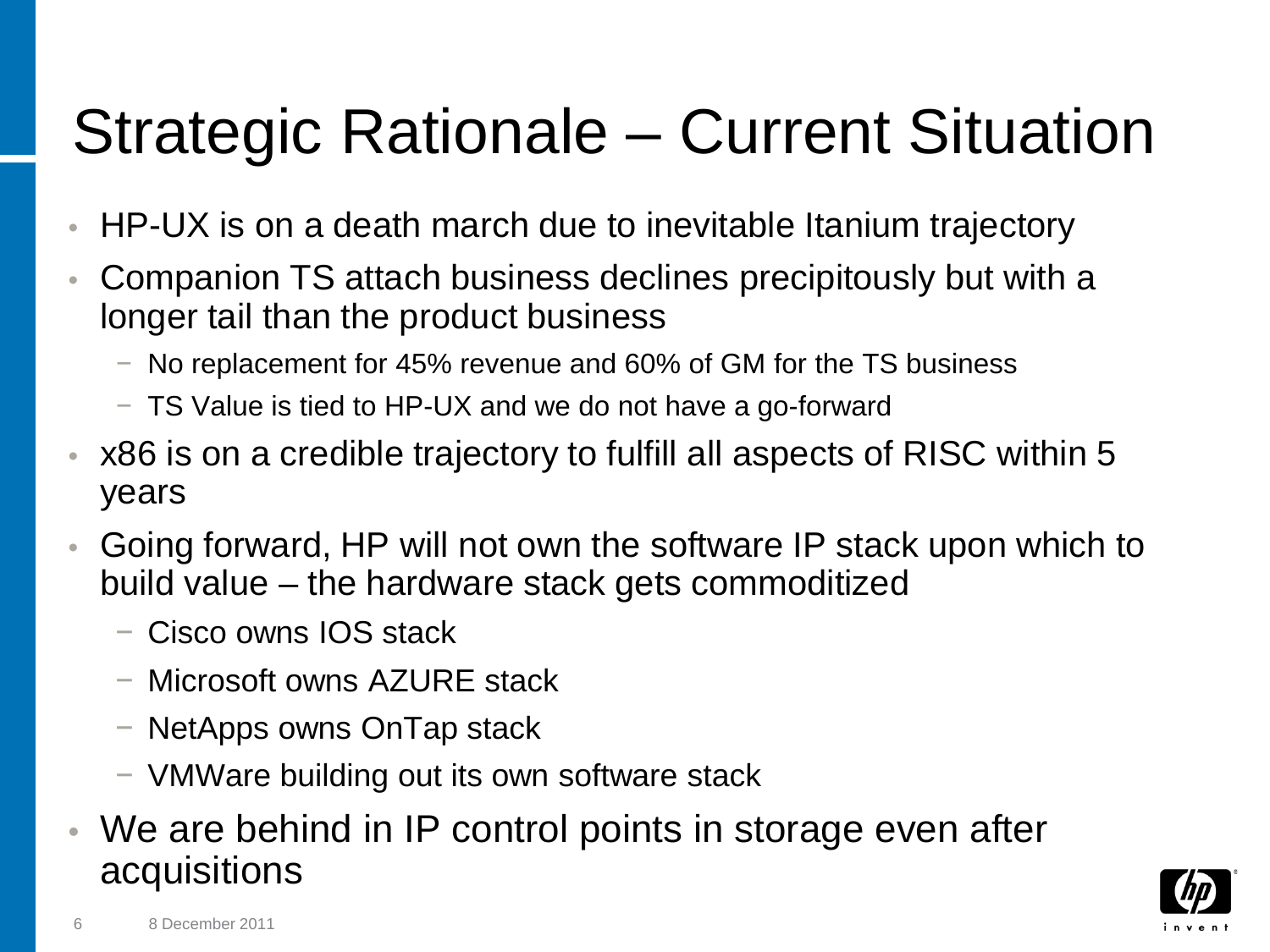## Strategic Rationale - Upside

- We get the leading UNIX and the only viable x86 UNIX with strong ISV support
	- − Control point to build significant value and IP
	- − Gain ownership of virtualization stack for x86
	- − Allows us to build capabilities without any dependence or need for VMWare
	- − Combination of leading x86 (Proliant) with leading UNIX very powerful
	- − Very loyal customer base who love the Blackbird technology
- Make it a two horse race in the enterprise: Solaris and Windows (which both run best on our platforms)
	- Windows Server cannot optimize performance & RAS the way we can with Solaris on x86
- Unify and simplify efforts around the software and x86 for compute & storage convergence driving a consistent architecture to be more cost competitive
	- − Become the reference storage platform for next generation IM applications
	- − We put significant pressure on the pure-play storage business model
	- − We gain the next generation storage platform
	- − Isolate pure-play vendors
	- − Expand the c-Class franchise by moving all SPARC and UNIX to Blades plus Storage
	- − HP has the IP for hardware RAS on x86
	- − Solaris delivers the software components for true enterprise applications
- Gain sales capabilities skewed to value-selling with strong customer and ISV partnerships

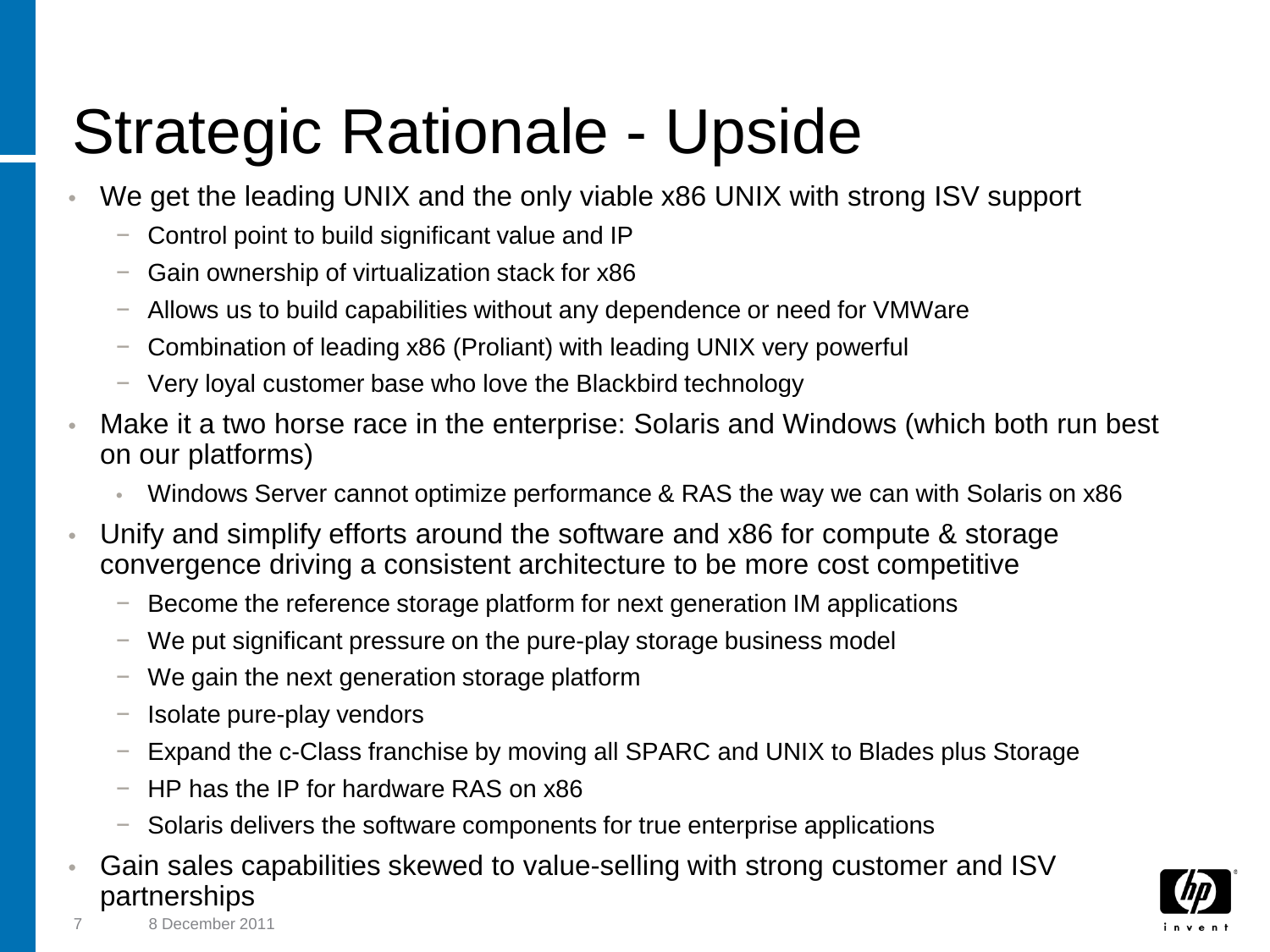## Storage Convergence Opportunity

- Move the conversation to c-Class blades for storage
- Solaris is the platform for server/storage

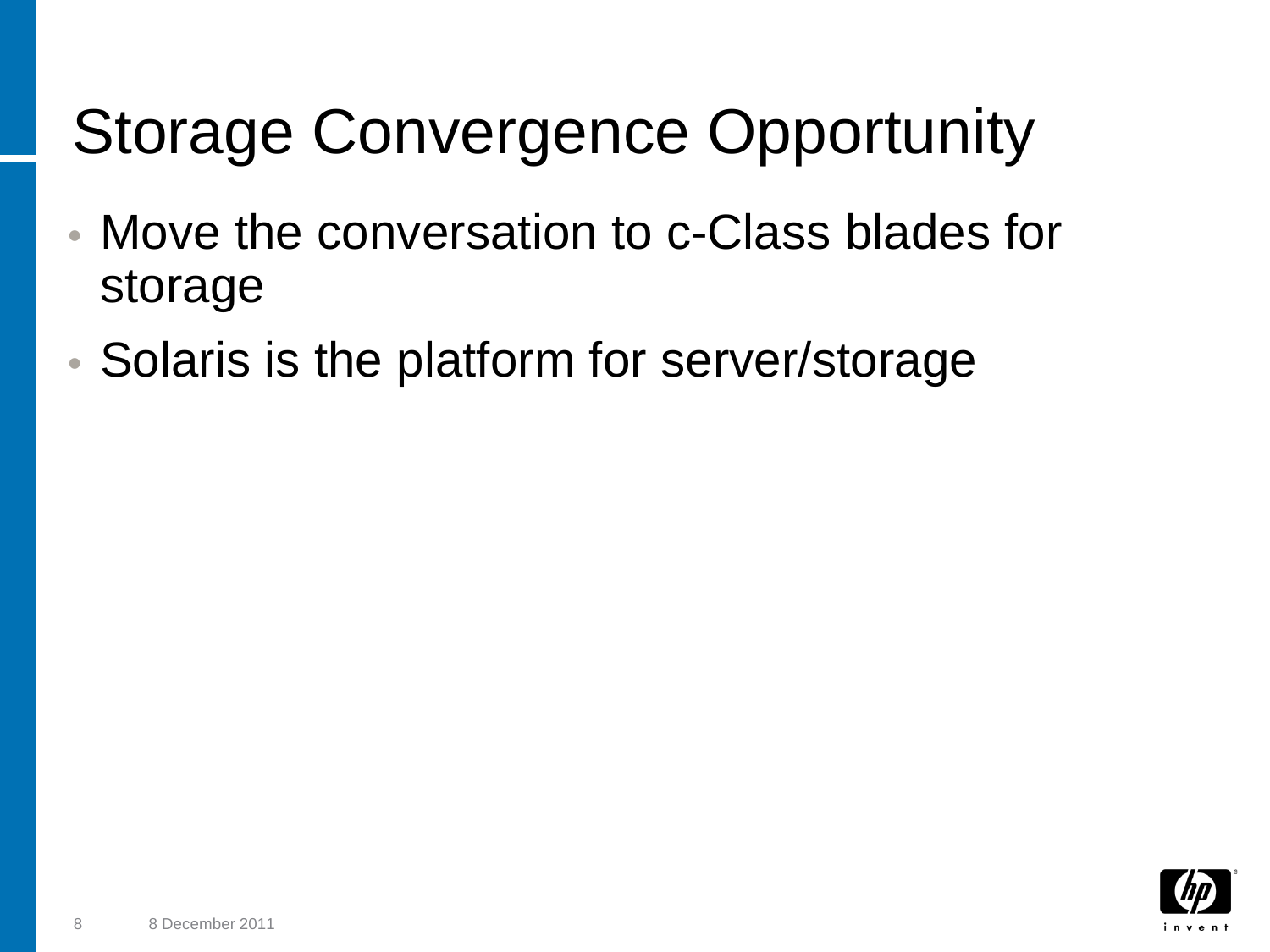### **Networking**

- Blackbird does not have fully developed networking assets as originally thought
- Cisco does have dependencies on Solaris and would now be dependent on us
- Blackbird did have nascent thoughts in certain areas of networking we could develop
- HP has the ability to use Solaris as the switch operating system for advanced networking capabilities
- Opportunity to accelerate some plans in edge technologies

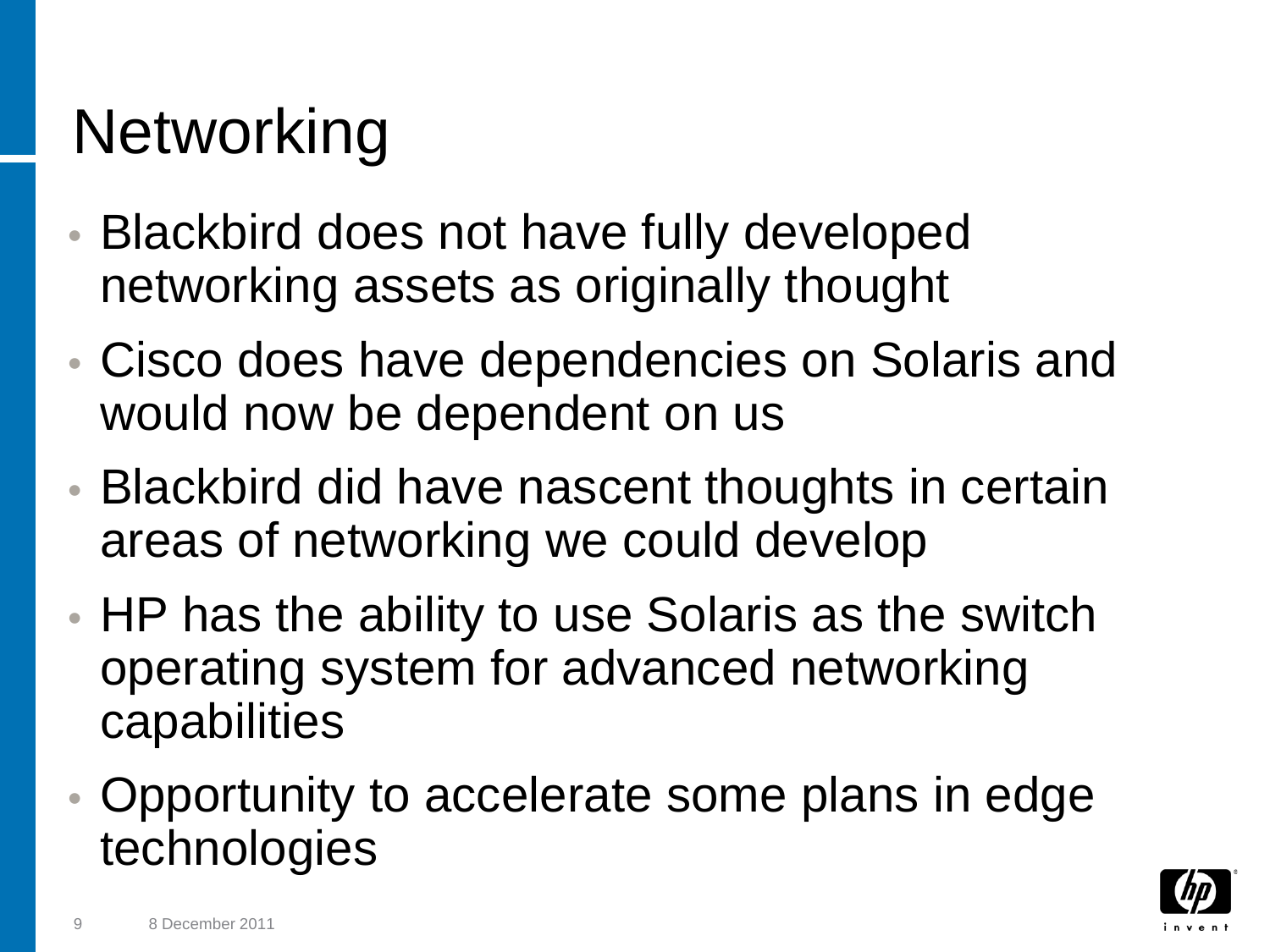### Impact of BB acquired by IBM

- They consolidate their platforms on a single OS and previous transitive acquisitions makes it easy for customers to move apps, consistent with their open source messaging
- Saves their x86 business from disaster
- Puts IBM in the game as a storage platform
- Isolates and exposes HP-UX as 3rd tier player, accelerates our decline (product/service) as customers look to consolidate vendors
- Control of Java as part of websphere tips IBM into the dominant position
- Extends mainframe franchise, with a full software stack from the OS thru the middleware to the apps
- Gives them a cloud platform